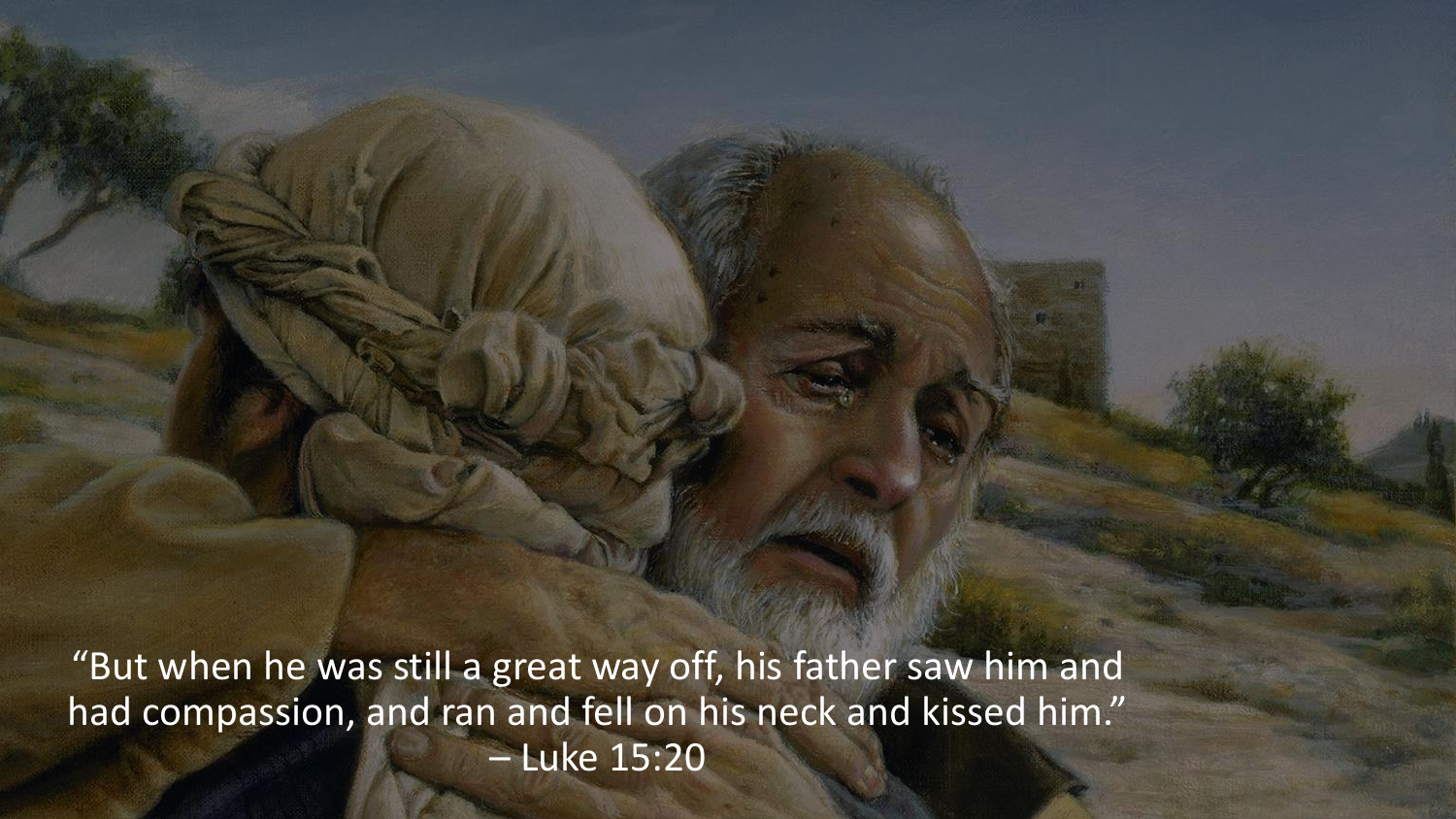

"No one has seen God at any time. The only begotten Son, who is in the bosom of the Father, He has declared Him." (Jn. 1:18)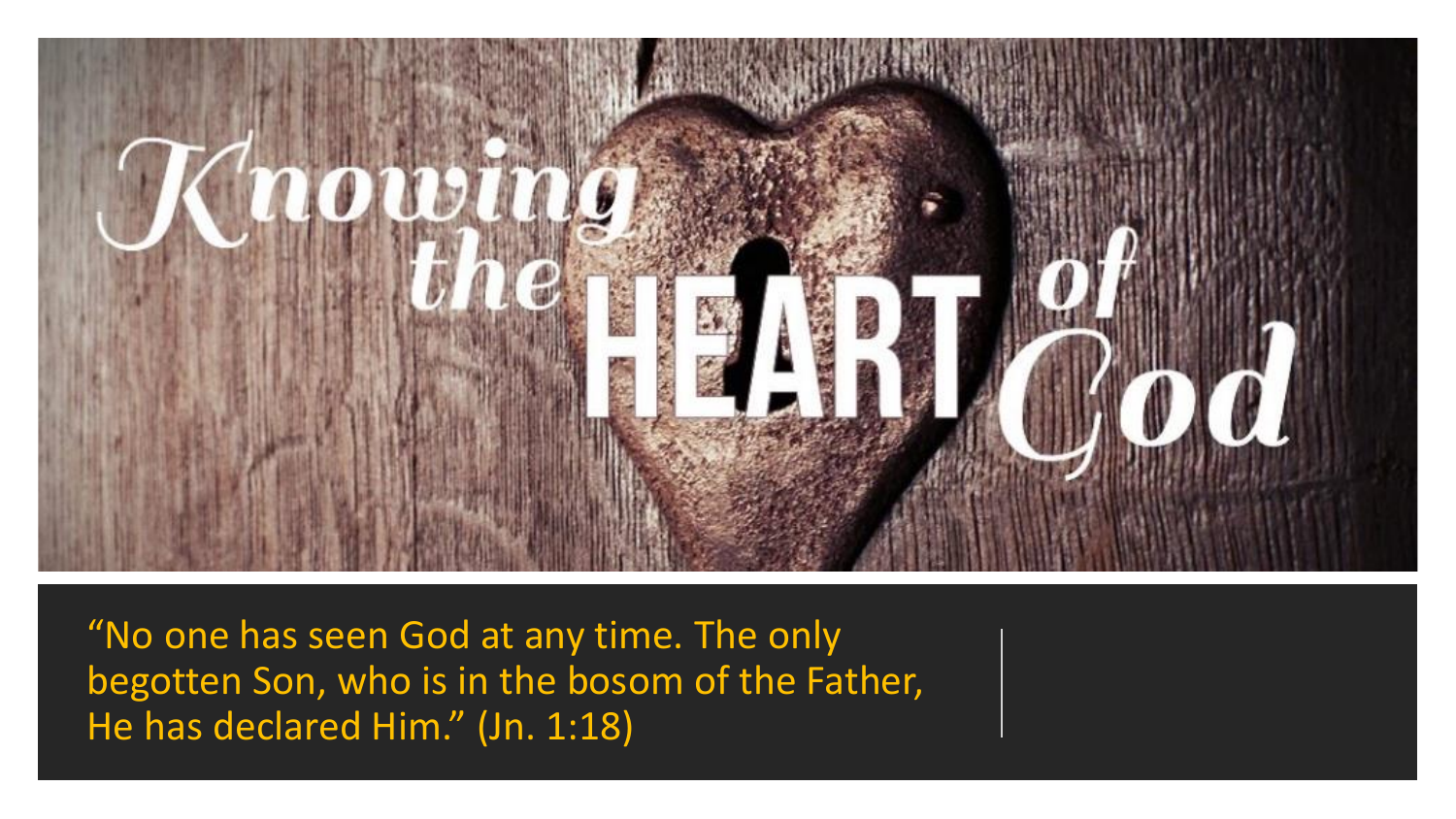#### 1. He highly respects His children

• "…have set before you life and death, blessing and cursing; therefore choose life, that both you and your descendants may live…" (Deut. 30:19)

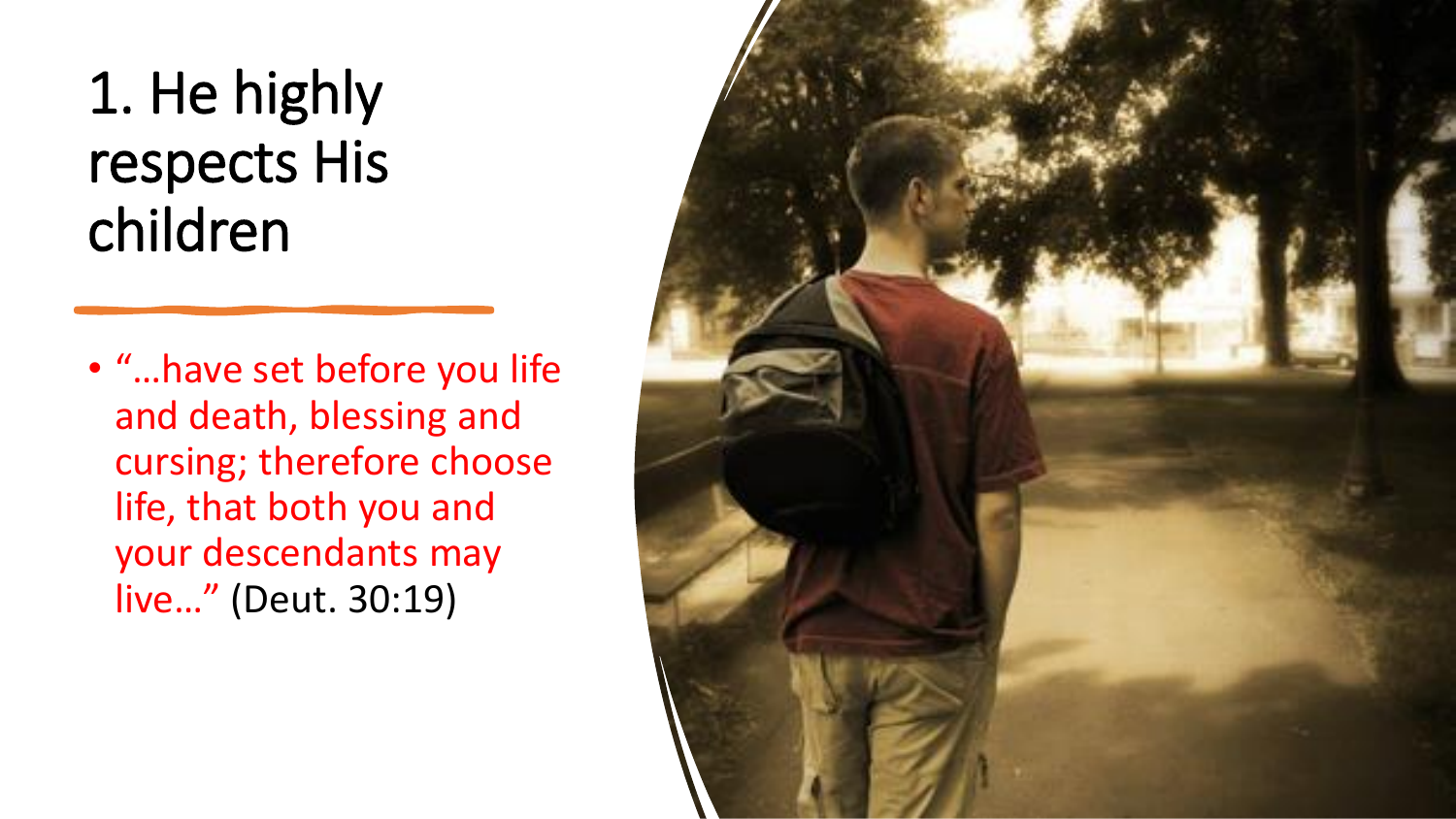#### 2. He waits patiently



- God is not annoyed or angered when we make a mistake or sin, but He suffers with us.
- EX: Rich Young Ruler
	- Then Jesus, looking at him, loved him, and said to him, "One thing you lack: Go your way, sell whatever you have and give to the poor, and you will have treasure in heaven; and come, take up the cross, and follow Me." But he was sad at this word, and went away sorrowful, for he had great possessions. (Mk. 10:21-22)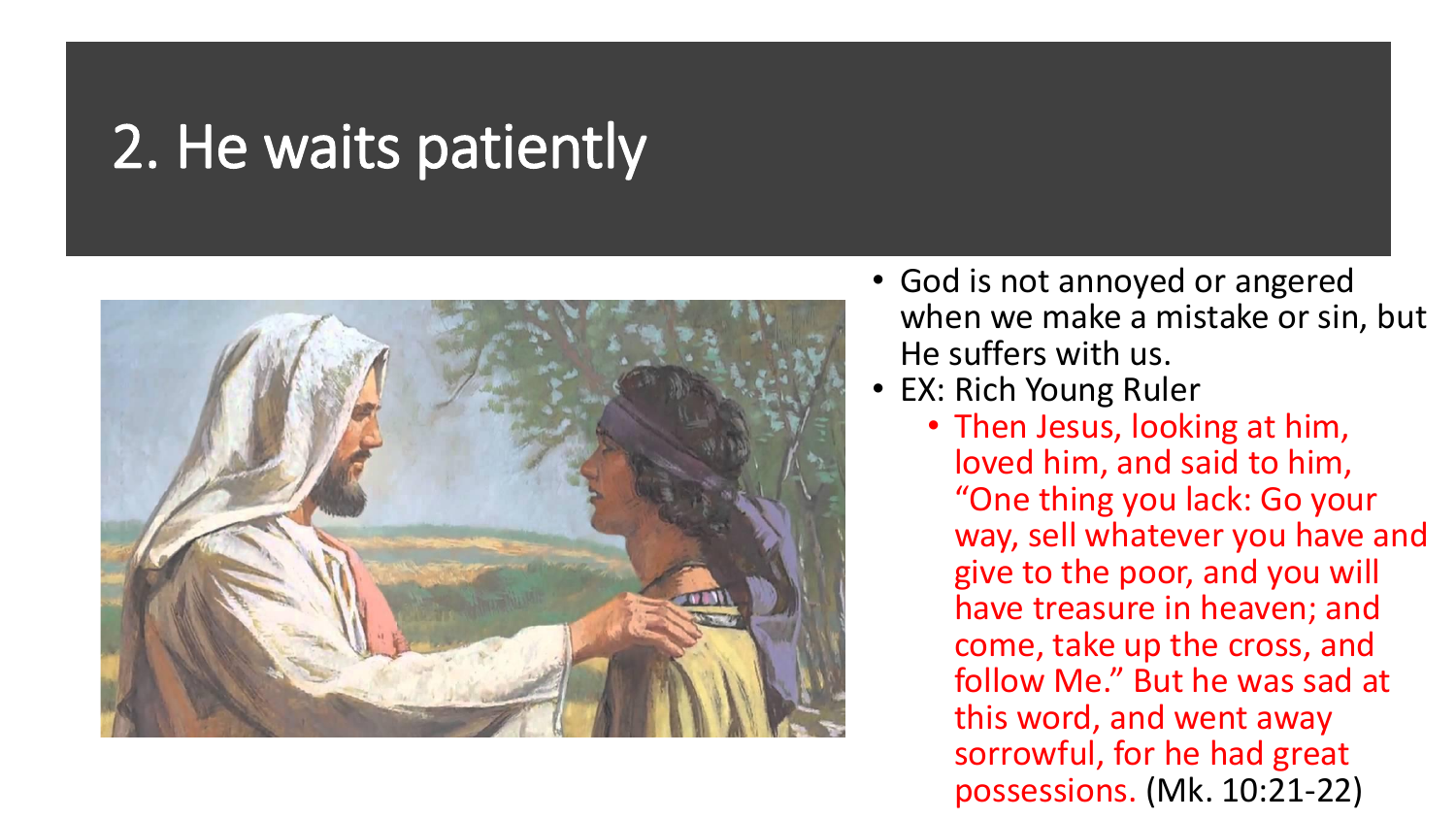### 3. He gives liberally

- Sometimes when God gives it is not with joy, but He is always overjoyed when we return to Him.
- "Let me see your face, Let me hear your voice; For your voice is sweet, And your face is lovely." (SS 2:14)
- "Behold, I stand at the door and knock. If anyone hears My voice and opens the door, I will come in to him and dine with him, and he with Me." (Rev. 3:20)

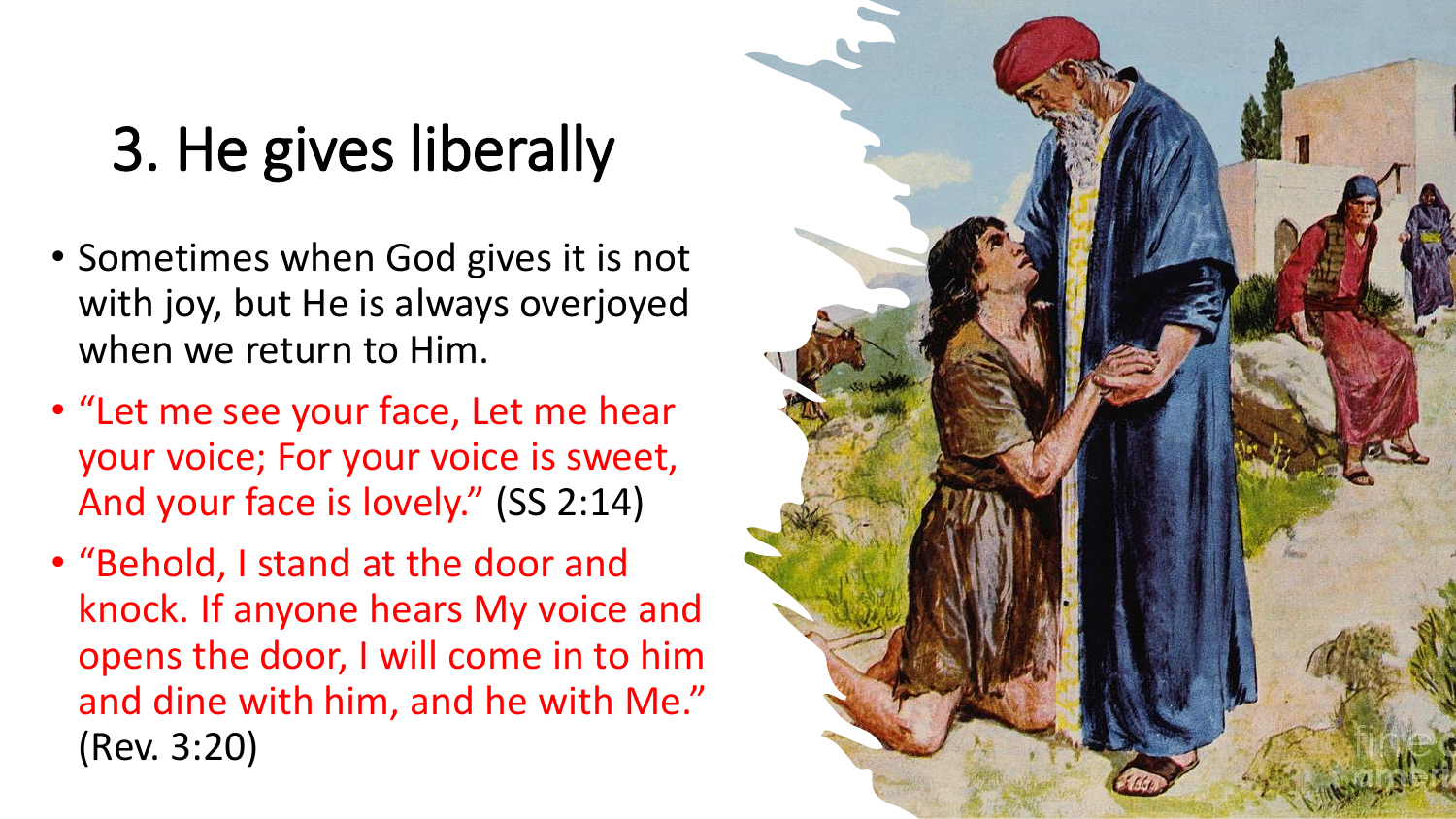# What is God's desire for His children?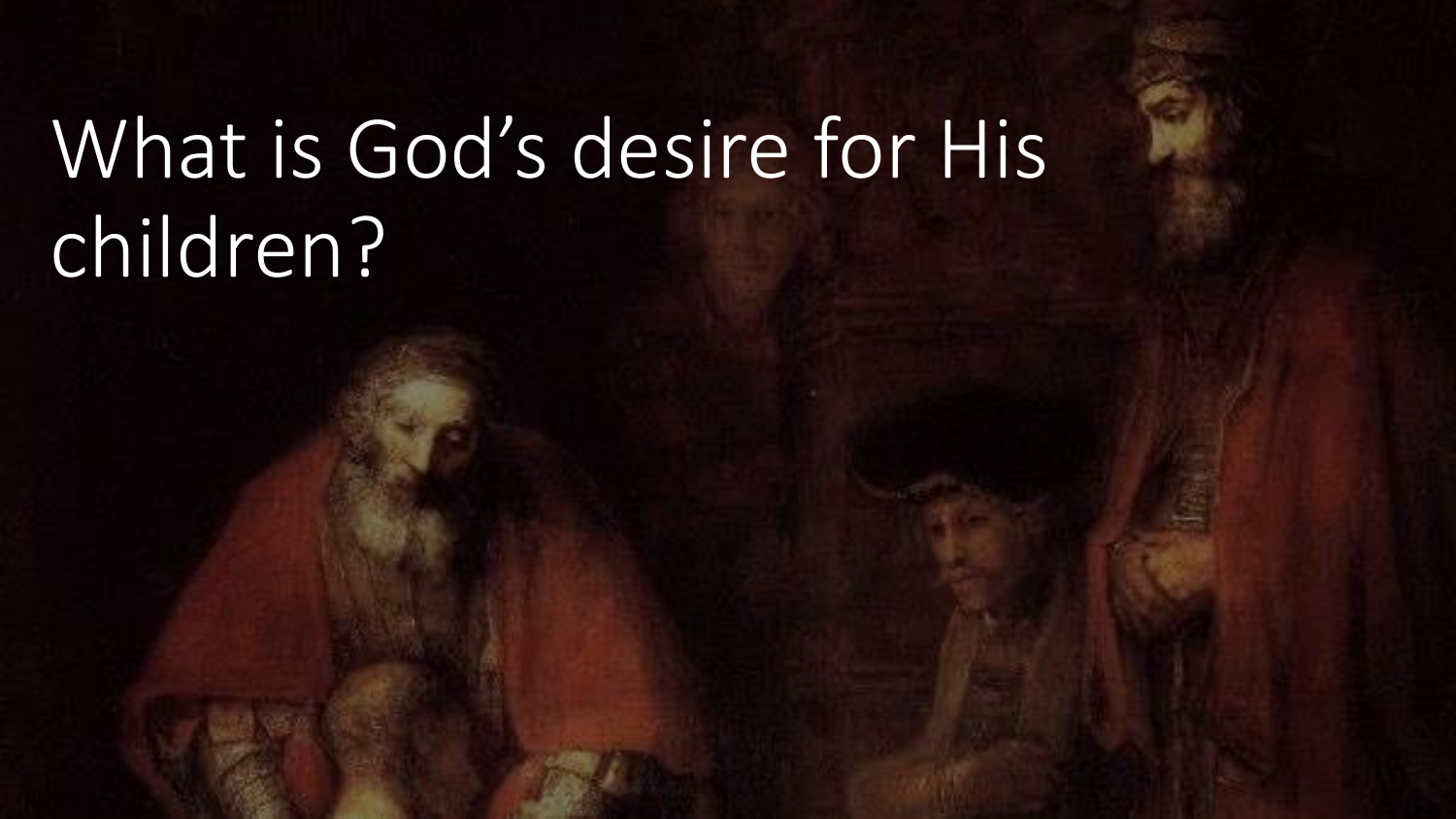## 1. Our repentance

- Our repentance brings Him joy
	- "For if I make you sorrowful, then who is he who makes me glad but the one who is made sorrowful by me?" (2 Cor. 2:2)
- God eagerly awaits our return
	- "But when he was still a great way off, his father saw him and had compassion..." (Lk. 15:20)

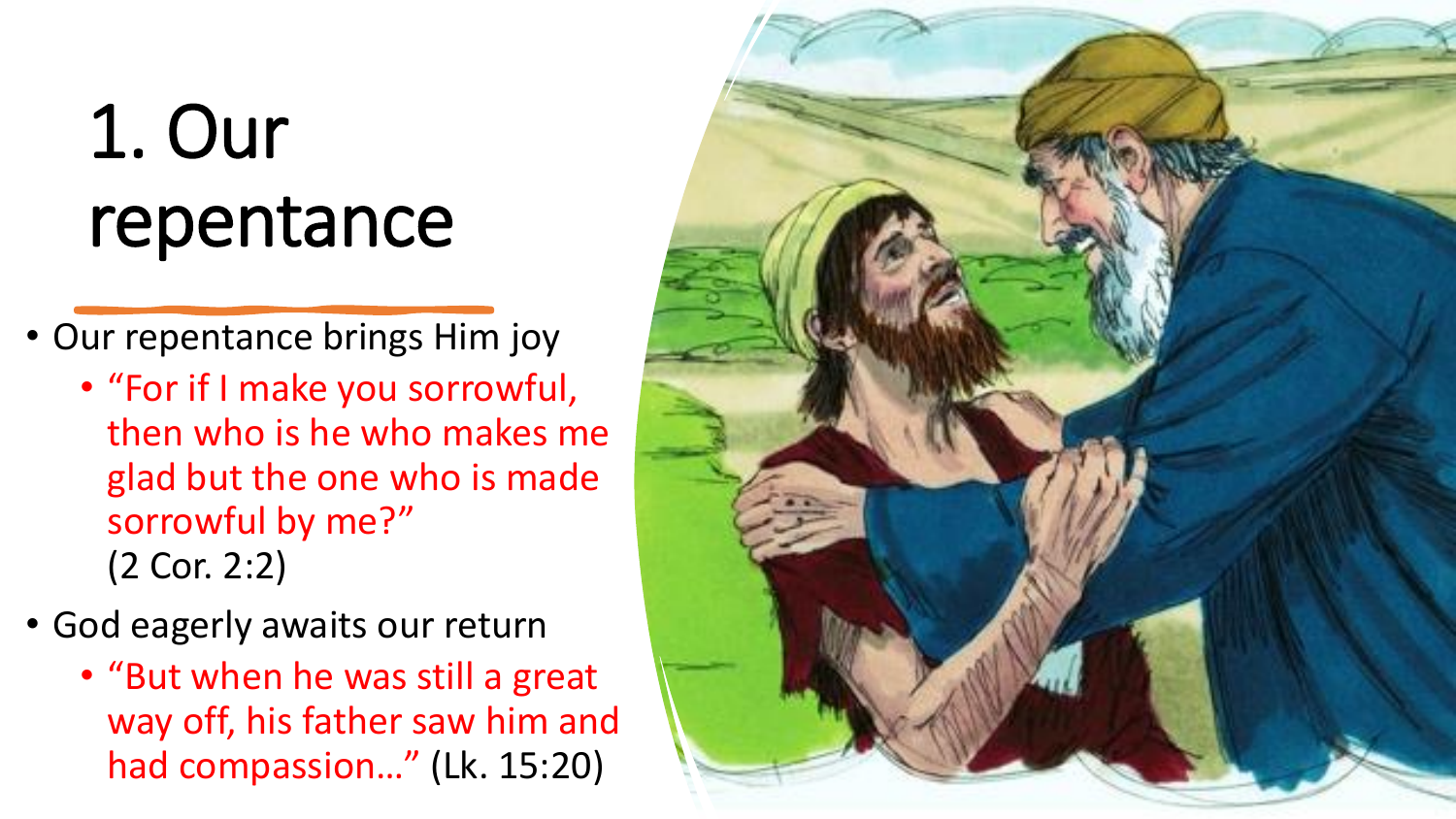### 1. Our repentance

- He is compassionate
	- EX: The Lord Christ with Peter when he denied Him
	- "Simon, Simon! Indeed, Satan has asked for you, that he may sift you as wheat." (Lk. 22:31)
- He fell on him
- His father's greeting was unexpected

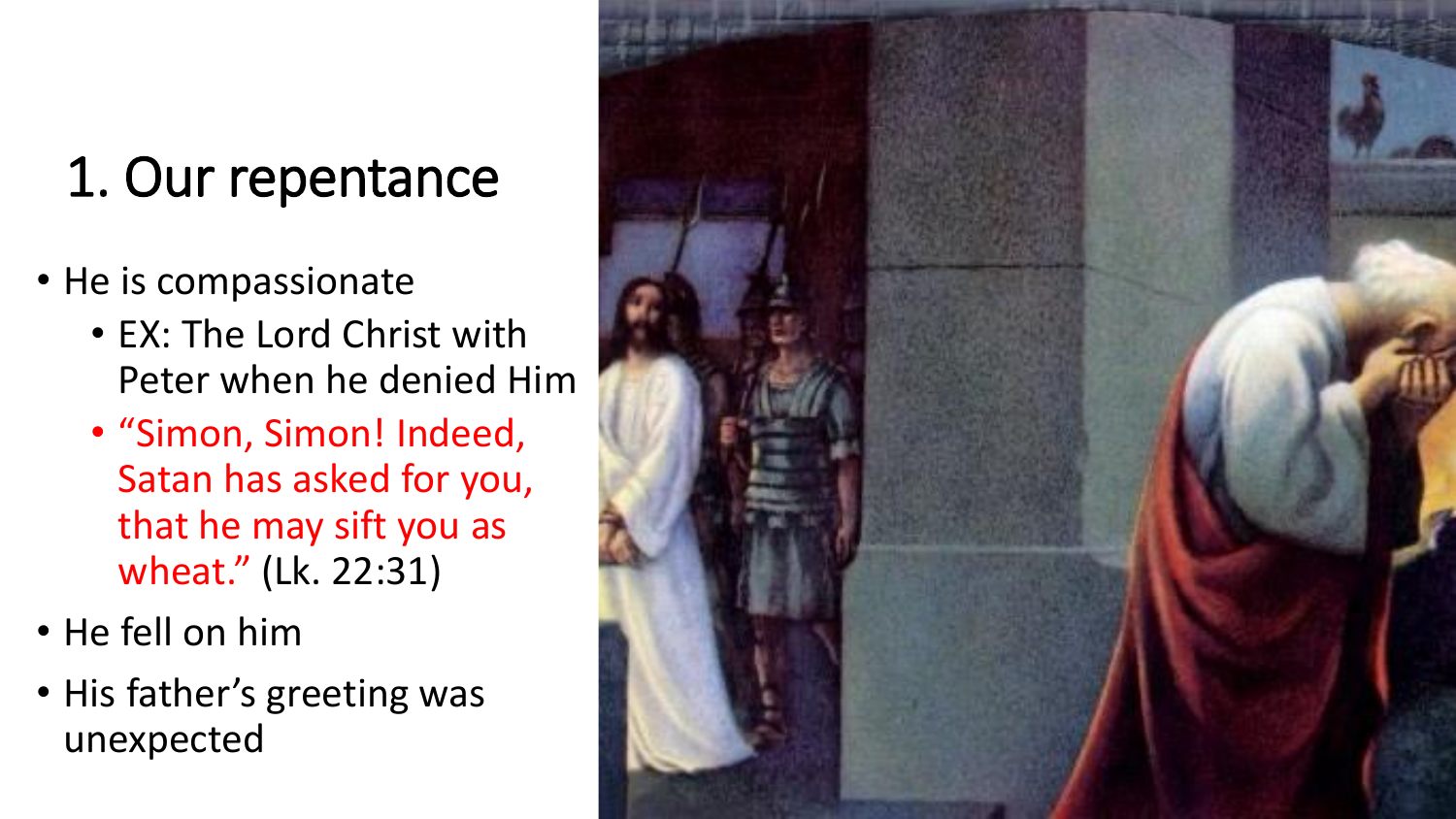

### 1. Our repentance

- The father was preparing for his return
- "In My Father's house are many mansions; if it were not so, I would have told you. I go to prepare a place for you. And if I go and prepare a place for you, I will come again and receive you to Myself; that where I am, there you may be also." (Jn. 14:2-3)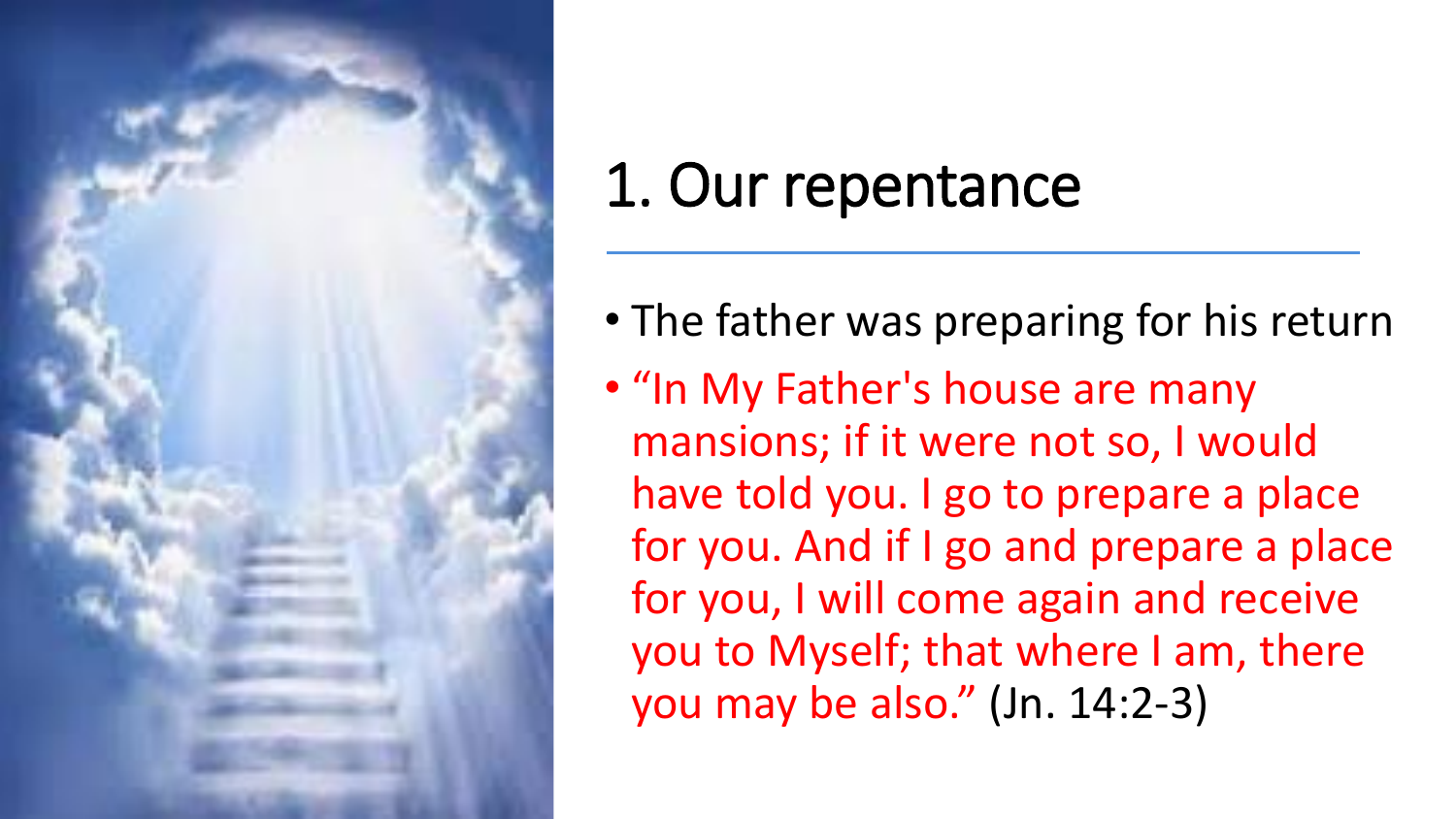### 2. Love the brethren

What is my response to a sinner who makes their way back to the church?